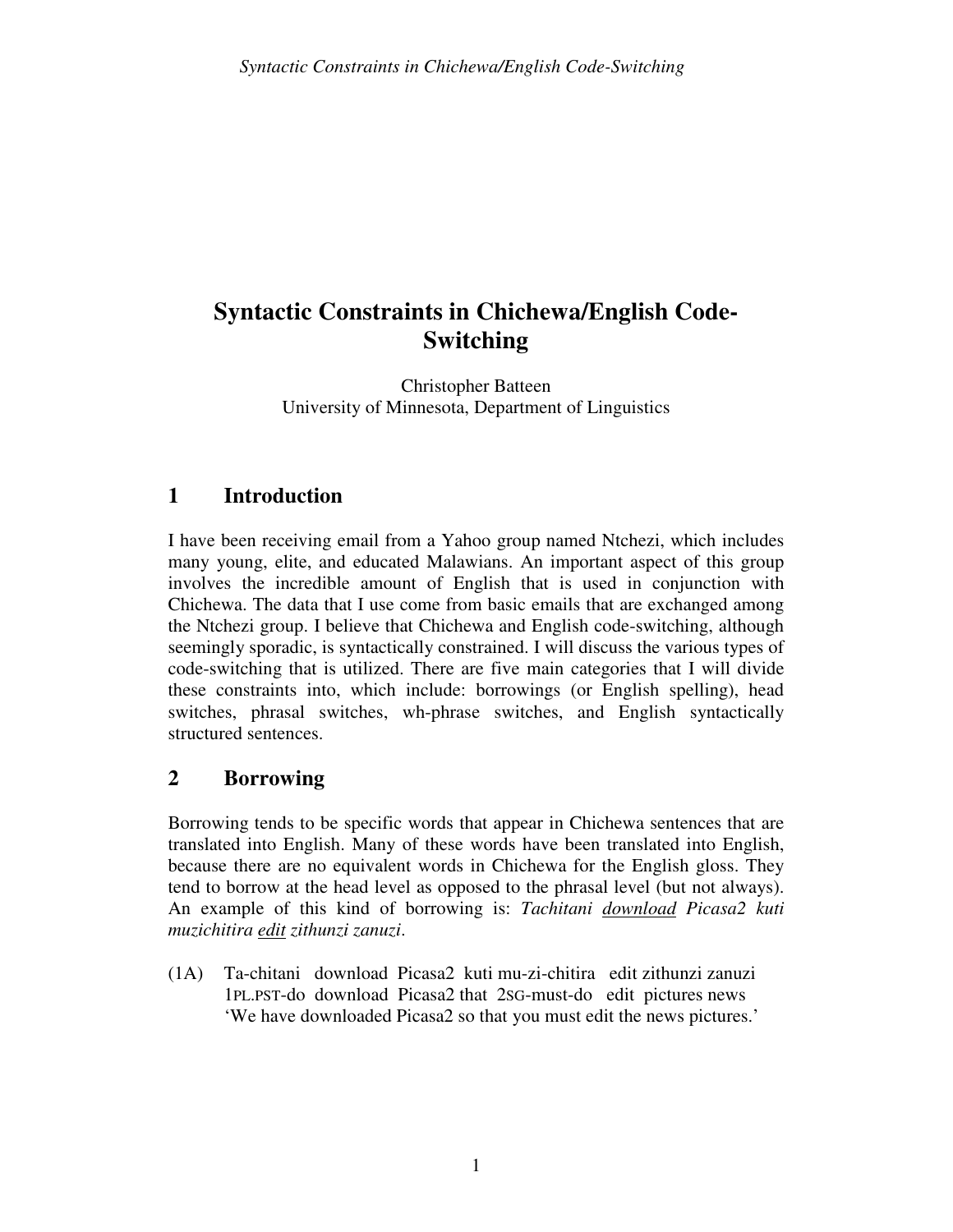#### Batteen

The interesting aspect of this sentence involves the head choice that is borrowed. Only noun heads are borrowed for this example, although both 'download' and 'edit' are commonly used as verbs in English. The syntactic structure would appear like below. I do not differentiate between DPs and NPs in the examples.

 $(1B)$   $[CP[TPTa]Vpchitani[NpNdownload][PPPicasa2]]$ - $[CPkuti[pmuzi[\vee pchitira[\wedge p[\wedge edit][ppzithunzi[ppzanuzi]]]]]]]]]$ 

This example shows some constraints involved in borrowing. First of all, only the head switches to English, and not the entire phrase. The NPs do not entirely switch, because the embedded PPs remain as Chichewa. (Picasa2 is a computer program, thus a proper name.) The other interesting aspect of this example involves the lack of inflection used to indicate prepositions for the borrowed noun heads. The complements of the borrowed words do not contain any phonetic content for the preposition heads. If there would be phonetic content in the preposition head positions, 'edit yazithunzi' would surface. The morpheme 'ya-' would indicate agreement with the noun 'edit'. This is in contrast with prepositional inflection for non-borrowed words such as 'zithunzi'. The PP 'zanuzi' includes the marker 'za-' to indicate agreement with the noun 'zithunzi'. The word 'zanuzi' may seem like a "borrowed" word, but it has been entirely integrated into Chichewa and would not be recognized necessarily as English, because of the fact that it is used with non-English speakers of Chichewa. Other examples of borrowing include English spellings of Chichewa words that have been adopted; for example:

(2) U-ka-funa number ndi-ku-patsa 2SG-COND-want number 1SG-2SG-give 'You are going to want a number for me to give you.'

The Chichewa orthography would be 'nambala' due to pronunciation. The pluralization of English words is also common, for example:

(3) Kungoti ma-camera ake-wo Lu. To just PL-camera OSS-3SG Lu 'To just her cameras (of Lu)'

The morpheme 'ma' makes 'camera' plural in Chichewa. This also shows that borrowing switches frequently at the head level of syntax.

 Chichewa speakers tend to borrow only lexical categories such as nouns, and possibly adverbs and adjectives but no verbs. I believe that function words like prepositions, complementizers, determiners, and tenses are rarely borrowed.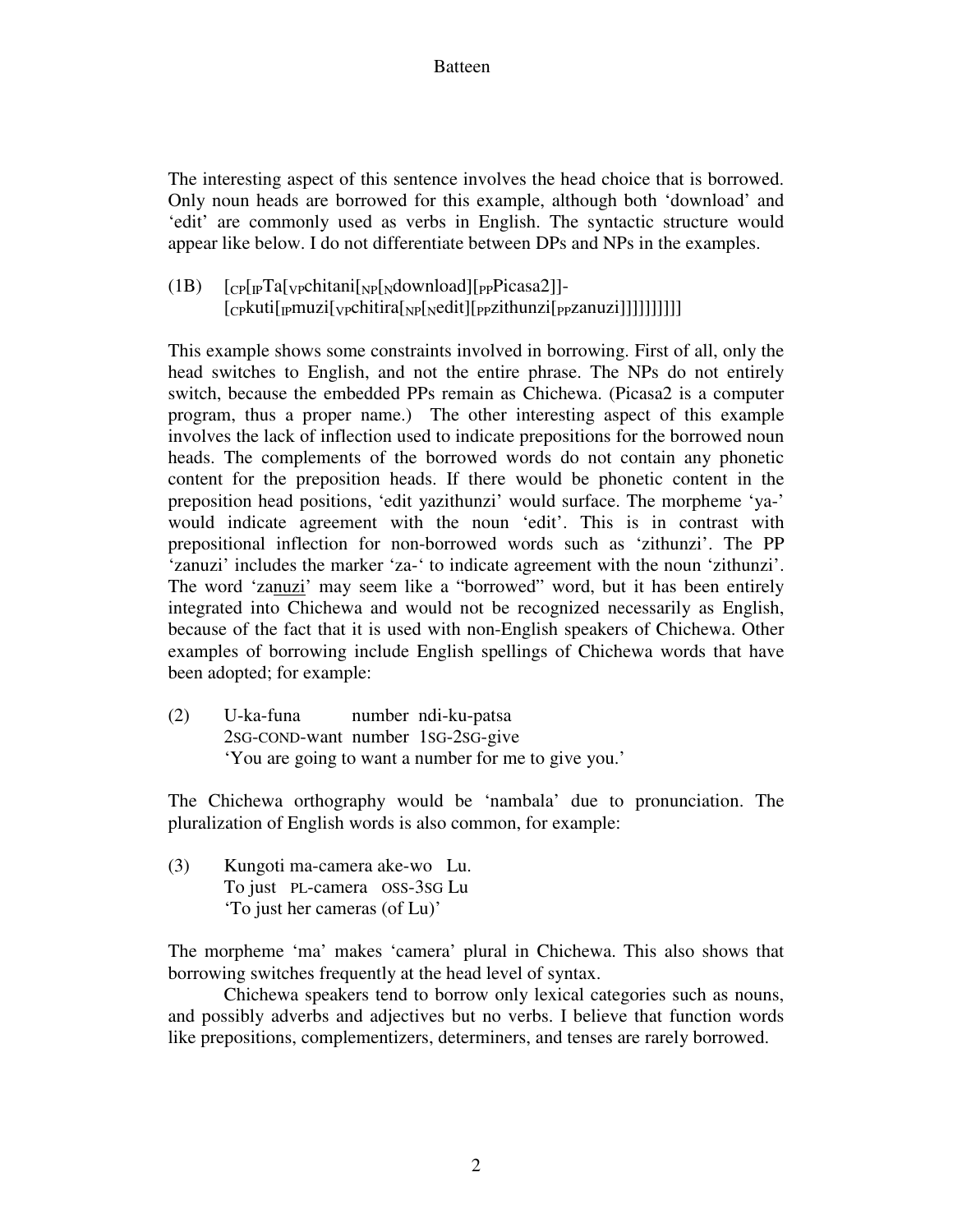An example of a head-switch for an adverb involves the sentence: *Ine ndili busy kuwelenga pano...*

- (4A) Ine ndi-li busy ku-werelenga pano I 1SG-be busy INF-reading now 'I am busy reading now.'
- (4B) [CP[IPIne ndi[VPli[AP[Abusy][CP[IPku[VPwerelenga[APpano]]]]]]]]

 Another borrowing, although rare, appears to be a conjunction. The example:

(5) Plus kodi … Plus denotes question 'Plus…?'

'Plus' appears to be functioning as a conjunction like 'and' or 'but'.

 Verbs, on the other hand, do not appear to be borrowed or switched at all. Chichewa speakers tend to turn the verbs into nouns in order to properly switch them into a Chichewa syntactic construction. This might be due to the affixation present on all verbs and the lack of inflection on nouns. The verbs tend to be agglutinating while the nouns, adjectives, and adverbs tend to isolate. For example: *Tangopanga check apa.* 

(6) T-ango-panga check apa. 1PL-have.just-make check there 'We have just made a check there.'

The subject, the tense, and aspect markers, are all prefixed to the verb, for this example. Another example, *sunandipeze*:

(7) S-u-na-ndi-pez-e NEG-2SG-PST-1SG-find-SUBJ 'You could not find me.'

The verb is very much embedded in this example and the utterance, \*sunandifinde, would never surface. The affixation of the agglutinating verbs appears to disallow any V head switches or VP switches in general from occurring.

Nouns, on the other hand, isolate themselves from affixation. For example: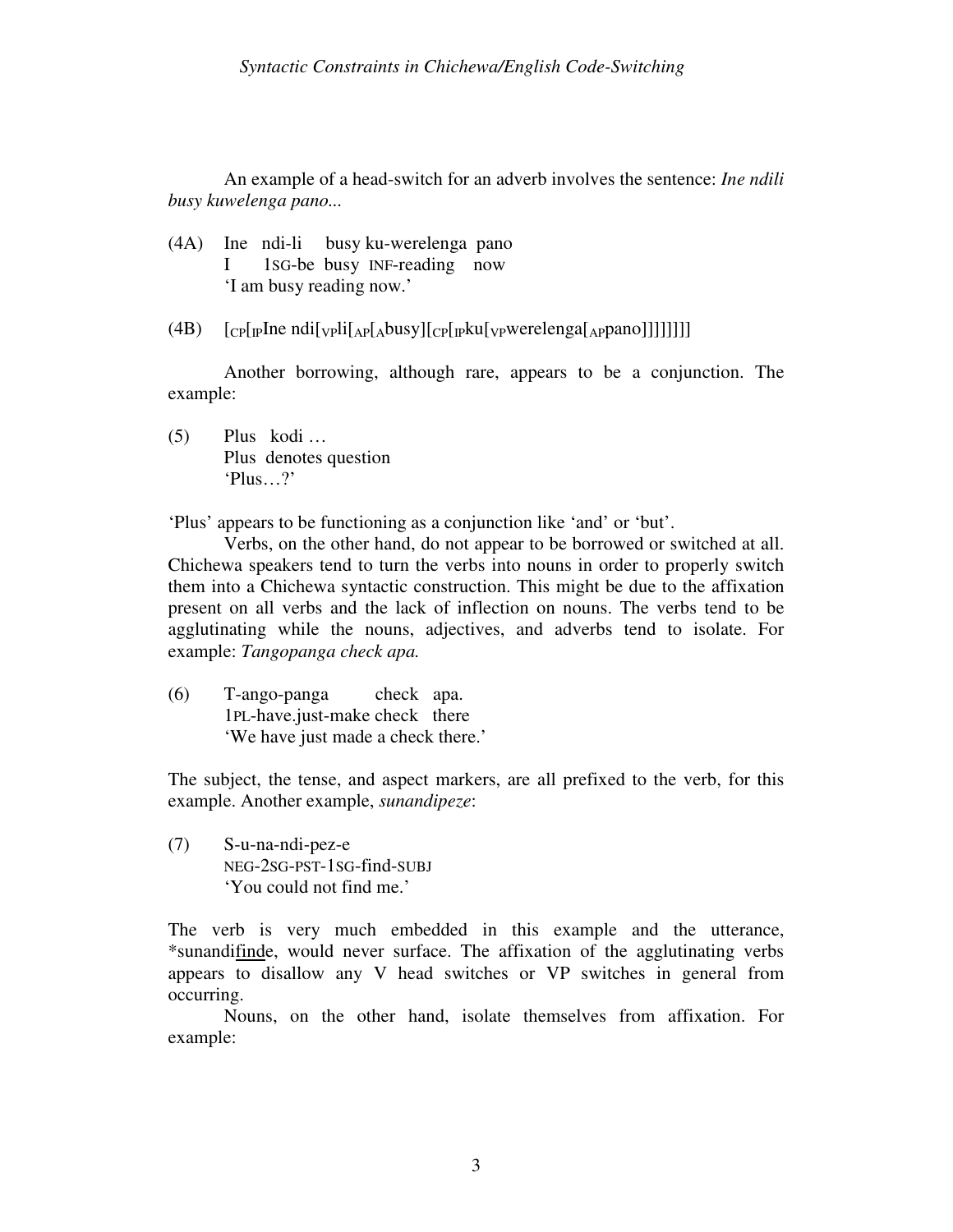#### Batteen

(8) System ya-thu System POSS-1PL 'Our system'

The NP contains the possessive '*yathu*' (ours). The noun is borrowed from English, but the possessive does not need to be switched into English.

# **3 Head-switches**

Borrowed words from English into Chichewa syntactic structure seem to switch most frequently for head positions, as opposed to phrasal categories. There are a few examples where Chichewa words are translated directly into English words, which have equivalent meanings. One example involves the sentence fragment: *Fridaytu lero*,….

(9) Friday-tu lero Friday-EMPH today 'Friday(with emphasis) today.'

This example here involves an English noun being affixed with a Chichewa enclitic that reinforces the statement. Although there is the equivalent word in Chichewa, *lachisanu*, for Friday, it seems like it has been borrowed and adopted fully into the language. Many Chichewa speakers would not hesitate to use 'Friday' as opposed to 'lachisanu', which could explain the affixation of 'Friday' by a Chichewa enclitic. This is more evidence that borrowings or near-borrowings change frequently at the head level.

Another possible head switch involves prepositions. The sentence:

(10) Panopa ndi-ku-ngo-dikila Yankho from Lucy osati... Now 1SG-HAB-just-wait answer from Lucy and not 'Now I'm just waiting for an answer from Lucy and not…'

The difficulty here involves the use of the proper name 'Lucy'. 'Lucy' is 'Lucy' and it should not matter whether it is an 'English' proper name or not, but the 'from' preposition might have been influenced by 'Lucy' to switch into English. One can construe this construction to switch either at the head level or at the phrasal level, due to the complicated nature of this specific proper name.

## **4 Phrasal-switches**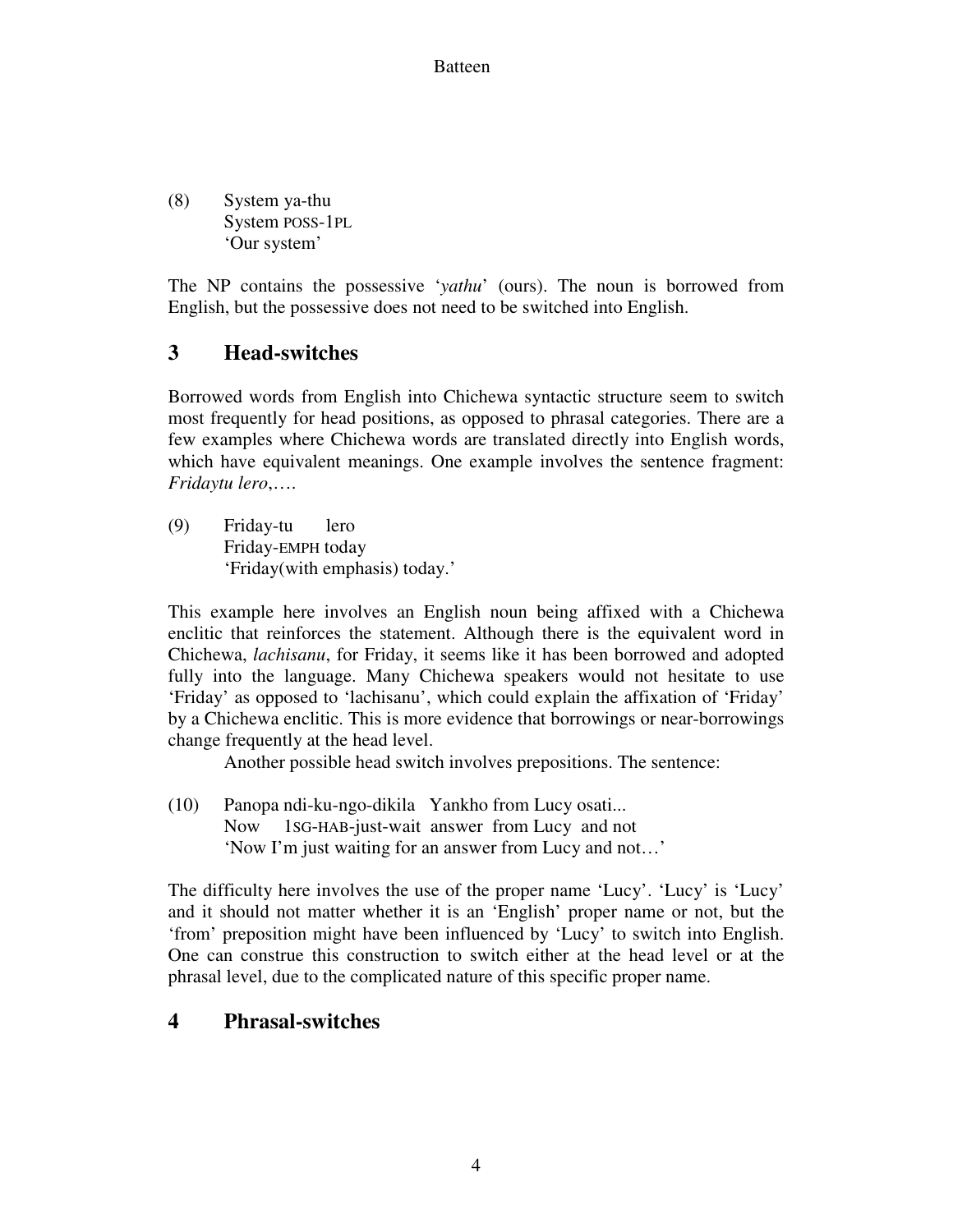More of the code-switching occurs at the phrasal level. This usually indicates Chichewa speakers who are very educated in English and choose to switch back and forth between the two languages. When code-switching occurs at the phrasal level, more freedom is allowed for switching. The only phrasal category, which definitely does not switch for Chichewa constructions, is the VP. The heavily affixed verbs in Chichewa reveal much difficulty for the switches to occur.

Here is a simple example of two conjoined CPs: *Chabwino mwawina. Koma what a stinker!!!!!*

(11) Chabwino mwa-wina Koma what a stinker Good 2SG.PST-win but what a stinker 'Good, you've won, but what a stinker.'

This shows that a Chichewa structured CP can be conjoined with an English structured CP. Another example shows the switch occurring at the IP. Here is an example: *…kuti your winning the knock out stage…* 

- (12A) kuti your winning the knock out stage that your winning the knock out stage' 'that you are winning the knock out stage.'
- (12B)  $[\text{Cpkuti}[\text{pYour}[\text{vpwinning}[\text{ppthe knock out stage}]]]]$

The NP/DP can also switch to English quite easily. Here is an example of this: *…amapezeka mu the last 8…*

- (13A) A-ma-pezeka mu the last 8 3PL-HAB-be.found in the last 8 'They are found in the last 8.'
- $(13B)$   $[CP[$ <sub>rp</sub>ama[<sub>VP</sub>pezeka[<sub>PP</sub>mu[<sub>NP</sub>the last 8]]]]]

For this example the entire NP clearly switches to English from a Chichewa sentence structure. The determiner and the adjective switch from Chichewa into English along with the noun. This shows that the entire NP switched and not just the head noun.

 Another category, which may switch to English from Chichewa, is the AP. An example of an AP switch involves the sentence: *…ndilipo full time.*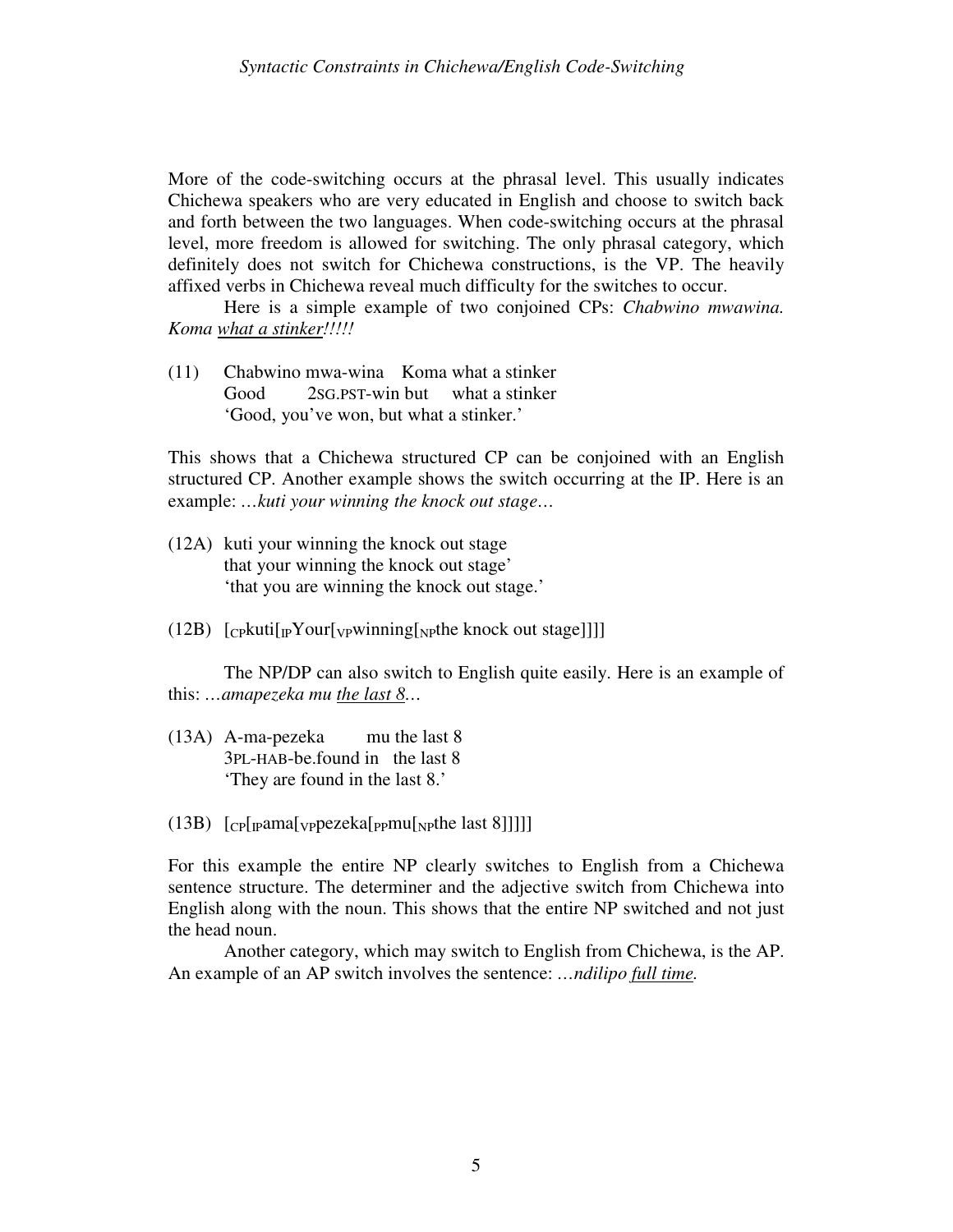(14A) …ndi-lipo full time. 1SG-be.around full time '…I am around always.'

 $(14B)$   $[Cp[<sub>IP</sub>Ta[<sub>V</sub>pimbatu[<sub>AP</sub>]ero][<sub>CP</sub>[<sub>IP</sub>ndi[<sub>V</sub>qino[<sub>AP</sub>full time]]]]]]]$ 

'Full time' means that they will be around always. It works as a noun in English, but functions like an adverb in Chichewa.

 The PP, as stated above, can be construed as either a head switch from Chichewa to English or a phrasal switch. The evidence for either case is not particularly strong, because proper names could be considered English or Chichewa.

 Besides the VP, most phrasal categories seem to be able switch from Chichewa to English. What about wh-phrases?

### **4 Wh-phrase switching**

Another interesting aspect of code-switching between Chichewa and English involves wh-phrases. For Chichewa syntactic sentences, there is no movement for wh-phrases. Here is a Chichewa sentence: *Kodi Felix Chidotheyu bwanji?*

(15) Kodi Felix Chidotheyu bwanji? denotes question Felix Chidotheyu how 'Felix Chidotheyu…How?!'

The tendency for code-switching for a Chichewa based structure involves no movement of the wh-phrase. For example, the sentence: *Nanga kumangotumiza mdima wokhawokha, how?*

- (16A) Nanga ku-mango-tumiza mdima wokhawokha how? well.then INF-just-send darkness alone how 'Well, then, why is one just sending someone alone in the dark?!
- (16B)  $[CPnanga[<sub>p</sub>kumango[<sub>VP</sub>tumiza[<sub>NP</sub>mdima[<sub>AP</sub>[wokhawokha]][<sub>AP</sub>how]]]]]$ ]

An approximate translation of this sentence into English would be: 'Well, then, why send someone by themselves at night?' The above example shows that movement does not need to occur for a Chichewa construct even if the wh-phrase is changed into English.

 When the syntactic structure is based in English, movement does occur. For example, the sentence: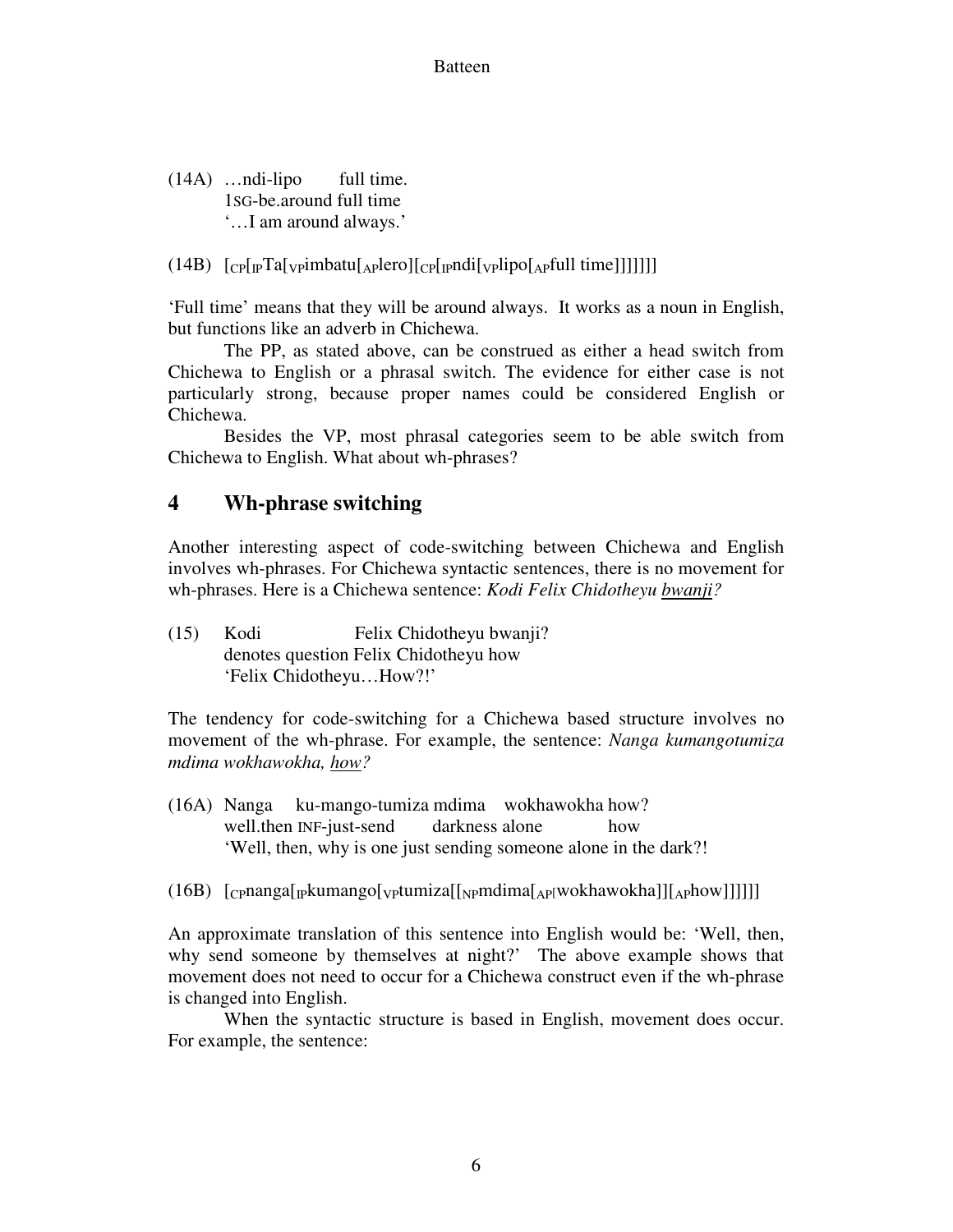(17A) How is ma truck a fodya supposed to transport fodya ngati ku-li-be msewu? How is my truck of tobacco supposed to transport tobacco if INF-be-NEG road 'How is my tobacco truck supposed to transport tobacco if there is no road?'

The wh-phrase actually moves from an embedded clause and switches to English during the movement to the front of the sentence. It would look like this:

 $(17B)$   $[CPHow$ <sup>[</sup> $p$ Eq<sup>rid</sup>]<sup> $N$ </sup> Findow<sub>i</sub><sup>[</sup> $N$ <sup>2</sup>]<sup> $N$ </sup> [ $C$ <sub>*PMa*</sub><sup> $N$ </sup>]<sup> $N$ </sup> [ $C$ <sup>*t*</sup></sup>]<sup> $N$ </sup><sub>2</sub>*Findowii*<sup>[</sup> $N$ <sup>2</sup>]<sup> $N$ </sup><sup> $N$ </sup><sup> $N$ </sup><sup> $N$ </sup><sup> $N$ </sup><sup> $N$ </sup> $N$ <sup> $N$ </sup> $N$ <sup> $N$ </sup> $N$ <sup> $N$ </sup> $N$ <sup> $N$ </sup> $N$ <sup> $N$ </sup> $N$  $N$  $N$  $N$  $N$  $N$  $N$  $N$  $N$  $N$  $fodya[_{\text{AP}}t_i][_{\text{CP}}[c'ngati][_{\text{IP}}ku[\text{vplibe}[\text{NPMSE}]}]]]]]]]]$ 

This construction shows the wh-phrase moving to accommodate the English sentence. The matrix CP and the first embedded CP are constructed based on English syntax, thus allowing movement, but the deepest embedded CP relies on a Chichewa structure. The wh-phrase originates in the first embedded clause, which is English, and moves to the front of the matrix clause, which is also English. This sentence is also a good example of code-switching from English based structures into Chichewa.

## **5 English Based Structures**

Sometimes the sentence begins in English, but then switches to Chichewa. It is messier to say that a group of head positions have switched to English, but the sentence is syntactically Chichewa based. For example the sentence: *I love you kwambiri*.

(18A) I love you kwambiri I love you much 'I love you very much.'

The structure would appear like this:

 $(18B)$   $[CP[F][VP]ove[NPyou[APkwan birj]]]$ 

It is much simpler to say that this sentence is syntactically English based and only the AP switches to Chichewa. If one would say that it is primarily a Chichewa construct, then it is essential to say the specifier to the IP switches to English as well as the V head, and the N head. This analysis is messy; therefore it is more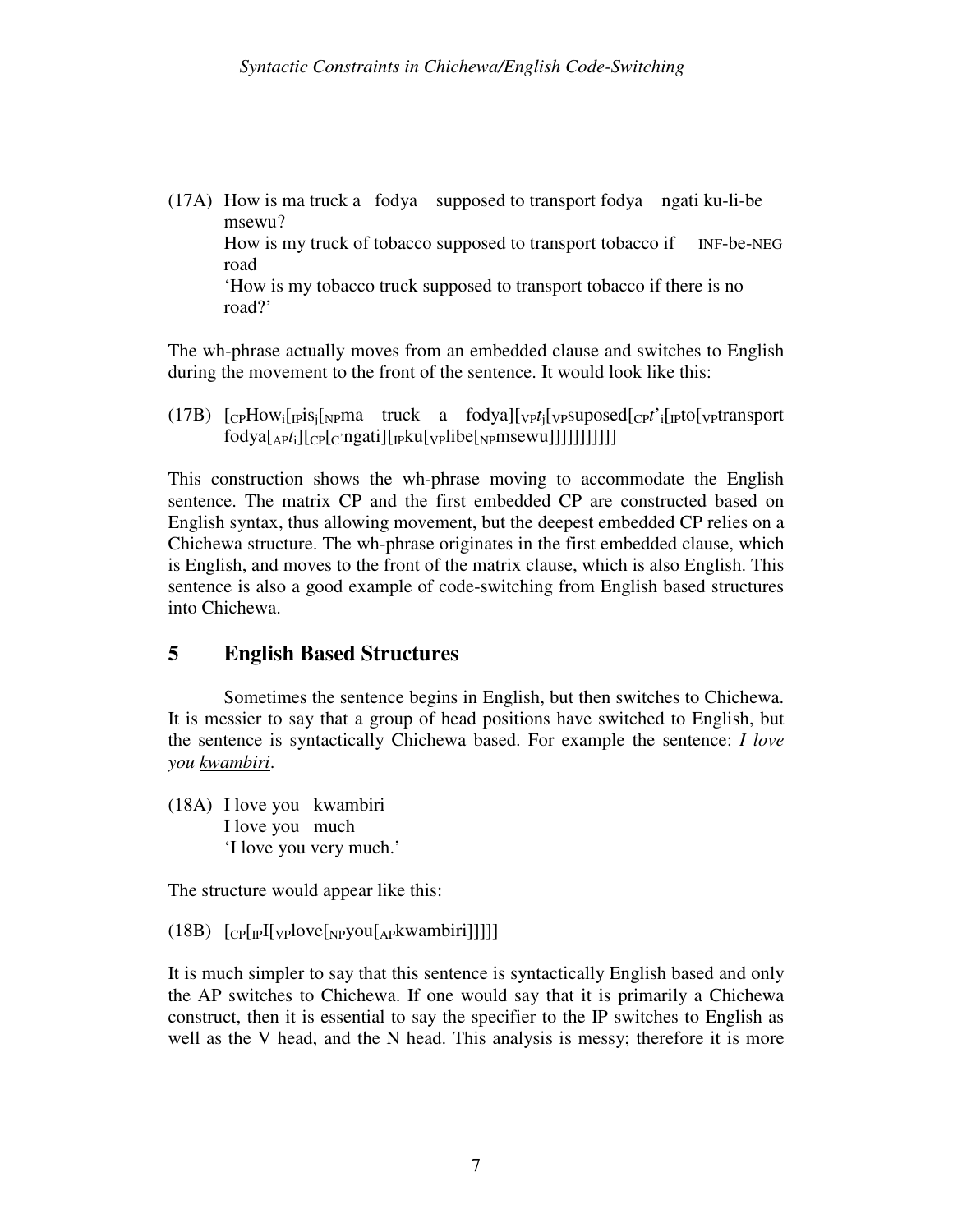#### Batteen

logical to assume that it is an English sentence. Another interesting part of English based sentence code-switching involves the switch of complementizers into Chichewa. For example the sentence: *Ask yourself kuti in the past 10 years…*

- (19A) Ask yourself kuti in the past 10 years… Ask yourself that in the past 10 years 'Ask yourself that in the past 10 years…'
- (19B)  $\lceil c \cdot \frac{p}{p} \rceil$  [cp [vpask yourself $\lceil c \cdot \frac{p}{c} \rceil$  [cp [c] kuti] [pin the past 10 years...

There is a complementizer head switch from English to Chichewa for this example. This does affect the entire embedded clause.

#### **6 Conclusions**

Code-switching of Chichewa and English have certain constraints. There seems to be switching from Chichewa to English at the head level especially for borrowed words. Chichewa speakers tend to avoid borrowing English VPs or V heads, but manage to transform them into nouns if needed. The inflection on the PPs following many borrowed words are absent, especially when an English verb is used as a Chichewa noun. Most all phrasal category switches are definitely possible, and easier to prove. Evidence is definitely lacking for VPs due to agglutinating verbs with many affixes. The only possible verbal switch involves an English based structure switching to Chichewa, then back to English for another layer of VP. This is shown in example (17). I have never seen a Chichewa based structure switch a VP phrase or V head into English. Wh-phrases are very interesting especially in regards to movement. Wh-phrases tend to move if the sentence is syntactically English, but do not move if the structure is Chichewa based. Sometimes the English sentence does not move the wh-phrase. More research on code-switching between Chichewa and English is necessary, but I believe that much of this evidence should hold true with other data. It would be interesting to hear an English-speaker code-switch to Chichewa.

#### **References**

Ntchezi Yahoo Group. Emails from September  $20<sup>th</sup>$ -October  $4<sup>th</sup>$  2005. Salaun, Rev. Fr. N. 1993. Chichewa: Intensive Course. Likuni Press and Publishing House. Lilongwe.